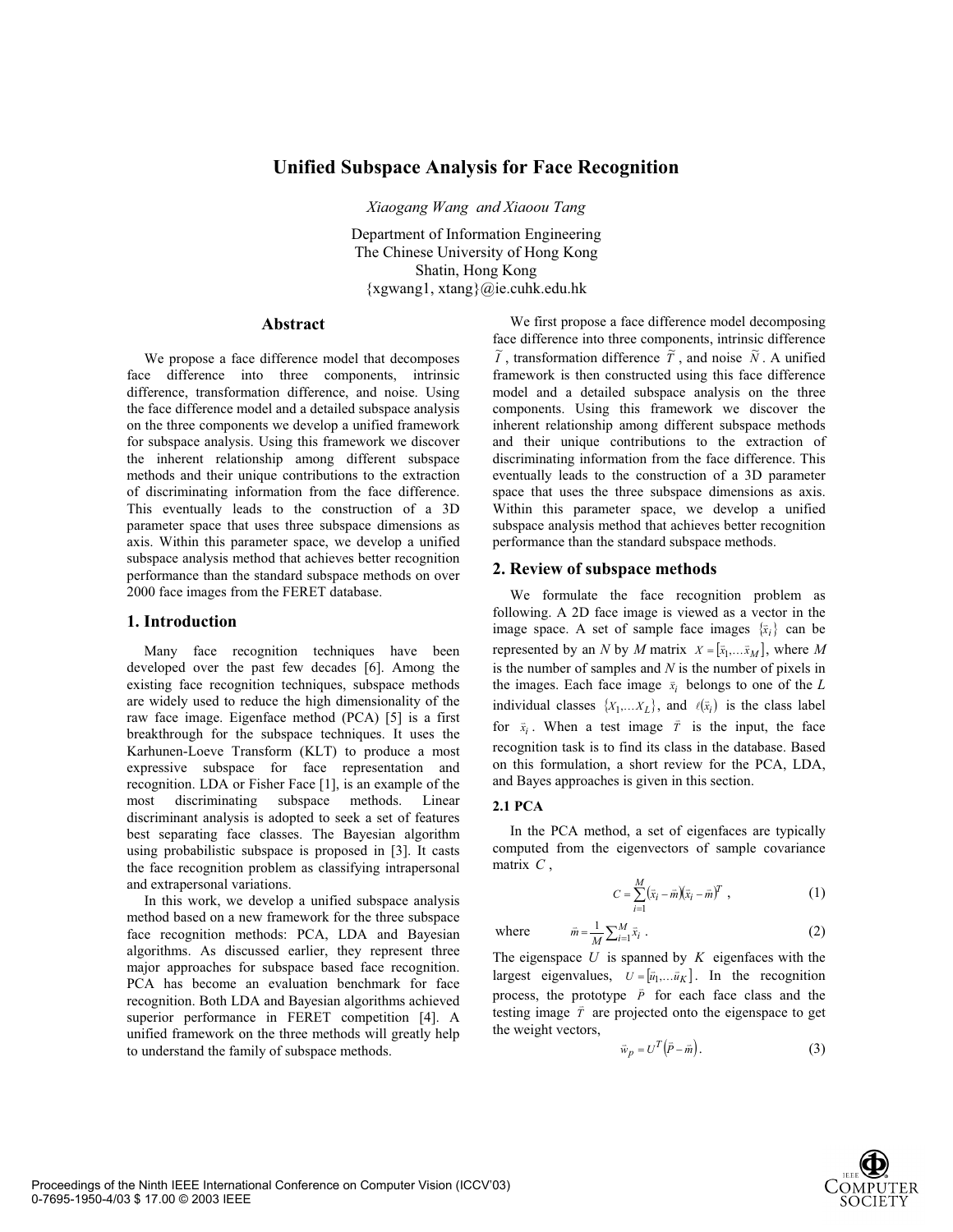$$
\vec{w}_T = U^T \left( \vec{T} - \vec{m} \right). \tag{4}
$$

The face class is found to minimize the distance

$$
\varepsilon = \parallel \vec{w}_T - \vec{w}_p \parallel. \tag{5}
$$

# **2.2 LDA**

LDA finds the subspace best discriminating different face classes. It is carried out by maximizing the betweenclass scatter matrix  $S_b$  and minimizing the within-class scatter matrix  $S_w$  in the projective subspace.  $S_b$  and  $S_w$ are defined as

$$
S_w = \sum_{i=1}^{L} \sum_{\bar{x}_k \in X_i} (\bar{x}_k - \bar{m}_i)(\bar{x}_k - \bar{m}_i)^T , \qquad (6)
$$

$$
S_b = \sum_{i=1}^{L} n_i (\bar{m}_i - \bar{m})(\bar{m}_i - \bar{m})^T , \qquad (7)
$$

where  $\vec{m}_i$  is the mean face for the class  $X_i$ , and  $n_i$  is the number of samples in class  $X_i$ .

The subspace for LDA is spanned by a set of vectors  $W = [\vec{w}_1, \dots, \vec{w}_{L-1}]$ , satisfying

$$
W = \arg \max \left| \frac{W^T S_b W}{W^T S_w W} \right|, \tag{8}
$$

where *W* can therefore be constructed by the eigenvectors of  $S_w^{-1}S_h$ .

Computing the eigenvectors of  $S_w^{-1}S_b$  is equivalent to simultaneous diagonalization of  $S_w$  and  $S_b$  [2]. First  $S_w$ is whitened by

$$
\Theta^{-1/2} \Phi^T S_w \Phi \Theta^{-1/2} = I \tag{9}
$$

where  $\Phi$ ,  $\Theta$  are the eigenvector matrix and eigenvalue matrix of  $S_w$ . Second, apply PCA on class centers using the transformed data. Projecting the class centers onto  $\Theta^{-1/2} \Phi^T$ , *S<sub>b</sub>* is transformed to  $K_b$  as,

$$
K_b = \Theta^{-1/2} \Phi^T S_b \Phi \Theta^{-1/2} . \tag{10}
$$

After computing the eigenvector matrix  $\Psi$  and eigenvalue matrix  $\Lambda$  of  $K_b$ , the overall projection vectors of LDA can be defined as

$$
W = \Phi \Theta^{-1/2} \Psi . \tag{11}
$$

As shown in [2], *W* is the eigenvector matrix of  $S_w^{-1}S_h$ .

The face class is chosen to minimize the linear discriminant function,

$$
|| d(\bar{r}) ||=|| W^T (\bar{r} - \bar{P}) ||.
$$
 (12)

To avoid degeneration of  $S_w$ , most LDA methods usually first reduce the data dimensionality by PCA, then apply discriminant analysis in the reduced PCA space.

#### **2.3 Bayesian algorithm**

 The Bayesian algorithm classifies the face intensity difference  $\Delta$  as intrapersonal variation ( $\Omega$ <sub>*I*</sub>) for the same individual and extrapersonal variation  $(\Omega_E)$  for different individuals [3]. The MAP similarity between two images is defined as the intrapersonal a posterior probability

$$
S(I_1, I_2) = P(\Omega_I \mid \Delta) = \frac{P(\Delta \mid \Omega_I) P(\Omega_I)}{P(\Delta \mid \Omega_I) P(\Omega_I) + P(\Delta \mid \Omega_E) P(\Omega_E)}.
$$
(13)

To estimate  $P(\Delta | \Omega_I)$ , PCA on the set  $\{\Delta | \Delta \in \Omega_I\}$ decomposes the image difference space into intrapersonal principal subspace *F* and its orthogonal complementary space  $\overline{F}$ . The likehood can be estimated as,

$$
\hat{P}(\Delta | \Omega_I) = \left[ \frac{\exp\left(-\frac{1}{2}d_F(\Delta)\right)}{(2\pi)^{K/2}\prod_{i=1}^K \lambda_i^{1/2}} \left[ \frac{\exp\left(-\varepsilon^2(\Delta)/2\rho\right)}{(2\pi\rho)^{(N-K)/2}} \right] \right].
$$
 (14)

In Eq. (14),  $d_F(\Delta)$  is a Mahalanobis distance in *F*, referred as "distance-in-feature-space" (DIFS),

$$
d_F(\Delta) = \sum_{i=1}^{K} \frac{y_i^2}{\lambda_i},\tag{15}
$$

where  $y_i$  is the principal component and  $\lambda_i$  is the eigenvalue.  $\varepsilon^2(\Delta)$  is defined as "distance-from-featurespace" (DFFS), equivalent to PCA residual error in  $\overline{F}$ .  $\rho$ is the average eigenvalue in  $\overline{F}$ .  $P(\Delta | \Omega_E)$  can be estimated in a similar way. The principal subspace computed from the set  $\{\Delta \mid \Delta \in \Omega_E\}$  is called extrapersonal eigenspace.

An alternative maximum likehood (ML) measure is defined as

$$
S'(\Delta) = P(\Delta \mid \Omega_I). \tag{16}
$$

It has been shown to be simpler but almost as effective as the MAP measure in Eq. (13) [3].

### **3. A unified framework**

In this section, we construct a unified framework revealing the intrinsic connections of the three methods. Let us first look at the matching criterions and focus on the difference  $\Delta = \vec{T} - \vec{P}$  between the testing image  $\vec{T}$ and the prototype *P* . The matching criterion for PCA in \* Eq. (5) can be rewritten as

$$
\varepsilon_{PCA} = ||U^T(\bar{r} - \bar{m}) - U^T(\bar{P} - \bar{m})|| = ||U^T(\Delta)|| \qquad (17)
$$

For LDA, according to Eq. (12), the linear discriminant function can also be expressed in terms of  $\Delta$ ,

$$
\varepsilon_{LDA} = \|W^T \Delta\| \,. \tag{18}
$$

Finally, for the Bayesian algorithm using ML measure, the similarity measure of Eq. (14) can be evaluated as a distance measure,

$$
\varepsilon_{Bayes} = d_F(\Delta) + \varepsilon^2(\Delta)/\rho \tag{19}
$$

From Eq. (17), (18), and (19), we see that the recognition process of the three methods can be shown by a simple framework in Fig. 1. When a testing face image  $\bar{T}$  is input, it is first subtracted of each class prototype  $\vec{P}$ . The difference  $\Delta$  is projected onto an image subspace to

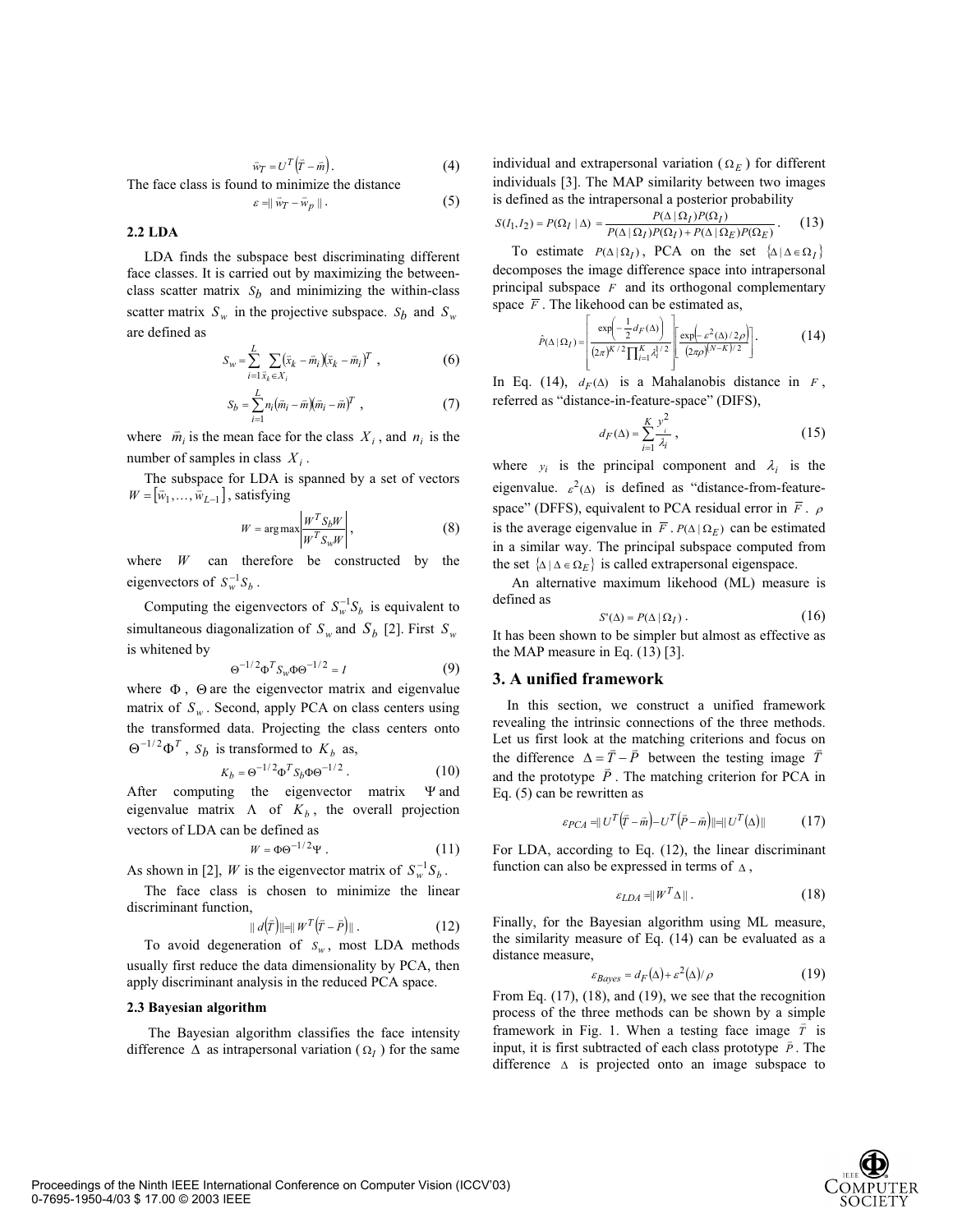

Figure 1. Diagram of the unified framework for face recognition.

extract the feature vector and evaluated to be intrapersonal variation or extrapersonal variation.

The two central components of this framework are the image difference  $\Delta$  and the subspace onto which  $\Delta$  is projected. We model the difference  $\Delta$  by three components: intrinsic difference  $(\tilde{I})$  that discriminates different individuals; transformation difference  $(\tilde{T})$ , arising from all kinds of transformations, such as expressions, illuminations, and view changes; noise  $(\tilde{N})$ , randomly distributed in the face images.

The intrapersonal variation  $\Omega_I$  is composed of  $\tilde{T}$  and  $\widetilde{N}$ , since it comes from the same individual. For  $\Omega_E$ ,  $\widetilde{I}$ ,  $\tilde{T}$  and  $\tilde{N}$ , are coupled together. Therefore, we have,

$$
\Omega_I = \widetilde{T} + \widetilde{N}, \qquad (20)
$$

$$
\Omega_E = \widetilde{I} + \widetilde{T} + \widetilde{N} \,. \tag{21}
$$

 $\tilde{T}$  and  $\tilde{N}$  are the two components deteriorating the recognition performance. Normally,  $\tilde{N}$  is of small energy. The main difficulty for face recognition comes from  $\tilde{T}$ . Under a large transformation,  $\tilde{T}$  can potentially be greater than  $\tilde{I}$ . A successful approach should reduce the energy of  $\tilde{T}$  and  $\tilde{N}$  as much as possible without sacrificing much of  $\tilde{I}$ . We now analyze the behavior of the three subspaces for PCA, LDA and Bayes in order to discover how they process the three components*.*

#### **3.1 Eigenspace for PCA**

Eigenfaces are computed from the ensemble covariance matrix *C* . We can show that *C* can also be computed from the set,  $\{\bar{x}_i - \bar{x}_j\}$ , containing all the differences between any pair of face images in the training set.

**Theorem 1.** The eigenspace of PCA characterizes the difference between any two face images, which may belong to the same individual or different individuals.

Proof. We only need to show that the covariance

matrix *C* for  $\{\bar{x}_i\}$  can also be computed as

$$
C = \frac{1}{2M} \sum_{i=1}^{M} \sum_{j=1}^{M} (\bar{x}_i - \bar{x}_j)(\bar{x}_i - \bar{x}_j)^T.
$$

From Eq. (1) we have

$$
C = \sum_{i=1}^M (\bar{x}_i - \bar{m})(\bar{x}_i - \bar{m})^T.
$$

Replace  $\vec{m}$  with Eq. (2),

$$
C = \sum_{i=1}^{M} \left( \bar{x}_i - \frac{\bar{x}_1 + \dots + \bar{x}_M}{M} \right) \left( \bar{x}_i - \frac{\bar{x}_1 + \dots + \bar{x}_M}{M} \right)^T
$$
  
= 
$$
\frac{1}{M^2} \sum_{i=1}^{M} \left[ \sum_{j=1}^{M} \sum_{k=1}^{M} (\bar{x}_i - \bar{x}_j) (\bar{x}_i - \bar{x}_k)^T \right].
$$
 (22)

Rewrite *C* using different subscripts (exchange i and j),

$$
C = \frac{1}{M^2} \sum_{j=1}^{M} \left[ \sum_{i=1}^{M} \sum_{k=1}^{M} (\bar{x}_j - \bar{x}_i)(\bar{x}_j - \bar{x}_k)^T \right].
$$

Change the order of summation,

$$
C = \frac{1}{M^2} \sum_{i=1}^{M} \left[ \sum_{j=1}^{M} \sum_{k=1}^{M} (\bar{x}_j - \bar{x}_i)(\bar{x}_j - \bar{x}_k)^T \right]
$$
(23)

Average (22) and (23),

$$
C = \frac{1}{2} \frac{1}{M^2} \sum_{i=1}^{M} \sum_{j=1}^{M} \sum_{k=1}^{M} (\bar{x}_i - \bar{x}_j)(\bar{x}_i - \bar{x}_j)^T
$$
  
= 
$$
\frac{1}{2M} \sum_{i=1}^{M} \sum_{j=1}^{M} (\bar{x}_i - \bar{x}_j)(\bar{x}_i - \bar{x}_j)^T.
$$
 (24)

Removing the scale *1/2M* will not affect the eigenvectors of *C* , thus

$$
C = \sum_{i=1}^{M} \sum_{j=1}^{M} (\bar{x}_i - \bar{x}_j)(\bar{x}_i - \bar{x}_j)^T
$$
 (25)

Therefore, *C* is also the covariance matrix for the face difference set  $\langle \langle \vec{x_i} - \vec{x_j} \rangle \rangle$ .

#### **3.2 Intrapersonal and Extrapersonal Subspaces**

In the Bayesian algorithm, the eigenvectors of intrapersonal subspace are computed from the image difference set  $\langle (\bar{x}_i - \bar{x}_i) | \ell (\bar{x}_i) = \ell (\bar{x}_i) \rangle$ , for which the covariance matrix is

$$
C_I = \sum_{\ell(\bar{x}_i) = \ell(\bar{x}_j)} \left(\bar{x}_i - \bar{x}_j\right) (\bar{x}_i - \bar{x}_j)^T \tag{26}
$$

The eigenvectors of extrapersonal subspace are derived from the difference set  $\langle (\bar{x}_i - \bar{x}_i) | \ell (\bar{x}_i) \neq \ell (\bar{x}_j) \rangle$ , with covariance matrix

$$
C_E = \sum_{\ell(\bar{x}_i) \neq \ell(\bar{x}_j)} \left(\bar{x}_i - \bar{x}_j\right) \left(\bar{x}_i - \bar{x}_j\right)^T \,. \tag{27}
$$

Comparing  $C_I$  and  $C_E$  with  $C$ , we derive the following theorem,

 **Theorem 2.** The intrapersonal and extrapersonal subspaces are the two components of the PCA eigenspace, and the extrapersonal eigenfaces are similar

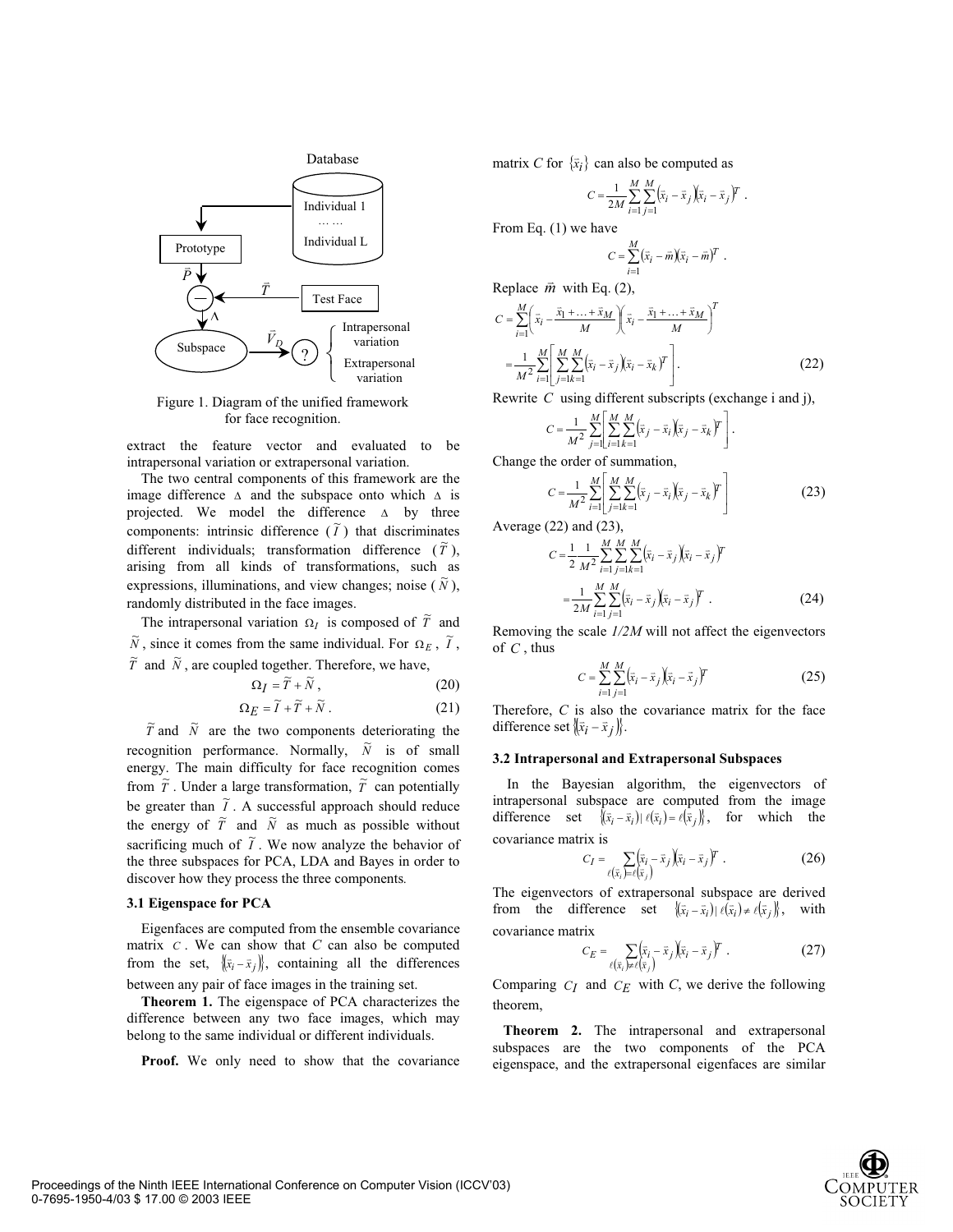

Figure 2. Energy distribution of the three components  $\tilde{I}$ ,  $\tilde{T}$ , and  $\tilde{N}$  on eigenvectors in the PCA subspace (a), the intrapersonal subspace (b) and the LDA subspace(c).

to the PCA eigenfaces.

**Proof.** From Eq. (25), (26) and (27) we have

 $C = C_I + C_E$ . (28) *C* is composed of *CI* and *CE* . Therefore the intrapersonal and extrapersonal subspaces are the two components of the PCA eigenspace. Since the sample number for  $C_E$  is far greater than that of  $C_I$ , the energy of  $C_E$  dominates the computation of  $C_E$ . So the extrapersonal eigenfaces are similar to the standard eigenfaces.

In  $\Omega_E$ ,  $\tilde{T}$  and  $\tilde{I}$  are coupled. Therefore, as discussed later the extrapersonal subspace, which is similar to the PCA eigenspace, cannot contribute much to separating  $\tilde{T}$ and  $\tilde{l}$ . This shows that the improvement of the Bayesian algorithm over the PCA mostly benefits from the intrapersonal subspace. It demonstrates that why the ML measure using the intrapersonal subspace alone is almost as effective as the MAP measure using two subspaces [3].

#### **3.3 Subspace for LDA**

The subspace for LDA is derived from the within-class scatter matrix and the between-class scatter matrix. We also can study the LDA subspace using image difference.

 **Theorem 3.** The within-class scatter matrix is identical to  $C_I$ , the covariance matrix of the intrapersonal subspace, which characterizes the face variation for the same individuals. Using the mean face image to describe each individual class, the between-class scatter matrix characterizes the variation between mean face images.

**Proof.** For simplicity, we assume that each class has the same sample number *n*. Similar to the proof of Theorem 1, we have,

$$
S_W = \sum_{i=1}^{L} \sum_{\bar{x}_k \in X_i} (\bar{x}_k - \bar{m}_i)(\bar{x}_k - \bar{m}_i)^T
$$
  
= 
$$
\frac{1}{2n} \sum_{i=1}^{L} \sum_{\bar{x}_{k_1}, \bar{x}_{k_2} \in X_i} (\bar{x}_{k_1} - \bar{x}_{k_2})(\bar{x}_{k_1} - \bar{x}_{k_2})^T
$$
(29)

Therefore,  $S_w = C_I$ .

$$
S_b = \sum_{i=1}^L n(\bar{m}_i - \bar{m})(\bar{m}_i - \bar{m})^T = \frac{n}{2L} \sum_{i=1}^L \sum_{j=1}^L (\bar{m}_i - \bar{m}_j)(\bar{m}_i - \bar{m}_j)^T
$$
 (30)

This shows that  $S_b$  is the covariance matrix of the face difference set  $\{\bar{m}_i - \bar{m}_i\}$ .

#### **3.4 Comparison of the three subspaces**

We now investigate how these subspaces separate discriminating information  $\tilde{I}$  from the deteriorating factors  $\tilde{T}$  and  $\tilde{N}$ .

As shown in Fig. 2 (a), in the PCA subspace, both  $\tilde{T}$ and  $\tilde{I}$ , as structured signals embedded in the original face image, concentrate on the small number of principal eigenvectors. By selecting the principal components, most noise encoded on the large number of trailing eigenvectors is removed from  $\tilde{\tilde{T}}$  and  $\tilde{I}$ . Because of the presence of  $\tilde{T}$ , the PCA subspace is not ideal for face recognition.

For the Bayesian algorithm, the intrapersonal subspace plays a critical role. Since intrapersonal variation only contains  $\tilde{T}$  and  $\tilde{N}$ , PCA on intrapersonal variation arranges the axes according to the energy distribution of  $\tilde{T}$ , as shown in Fig. 2 (b). When we project a face difference  $\Delta$  onto the intrapersonal subspace, most energy of the  $\tilde{T}$  component will concentrate on the first few largest eigenvectors, while the  $\tilde{I}$  and  $\tilde{N}$  components are randomly distributed over all of the eigenvectors. This is because  $\tilde{I}$  and  $\tilde{N}$  are somewhat independent of  $\tilde{T}$ , which forms the principal vectors of the intrapersonal subspace. In Eq. (19), the Mahalanobis distance in *F* weights the feature vectors by the inverse of eigenvalues. It effectively reduces the  $\tilde{r}$  component since the principal components with large eigenvalues are significantly diminished.  $\varepsilon^2(\Delta)$  is also a distinctive component for recognition, since it throws away most of the component  $\tilde{T}$  on the largest eigenvectors, while keeps the majority of  $\tilde{I}$ .

The Bayesian algorithm successfully separates  $\tilde{T}$  from  $\widetilde{I}$ . However,  $\widetilde{I}$  and  $\widetilde{N}$  are still coupled on the small

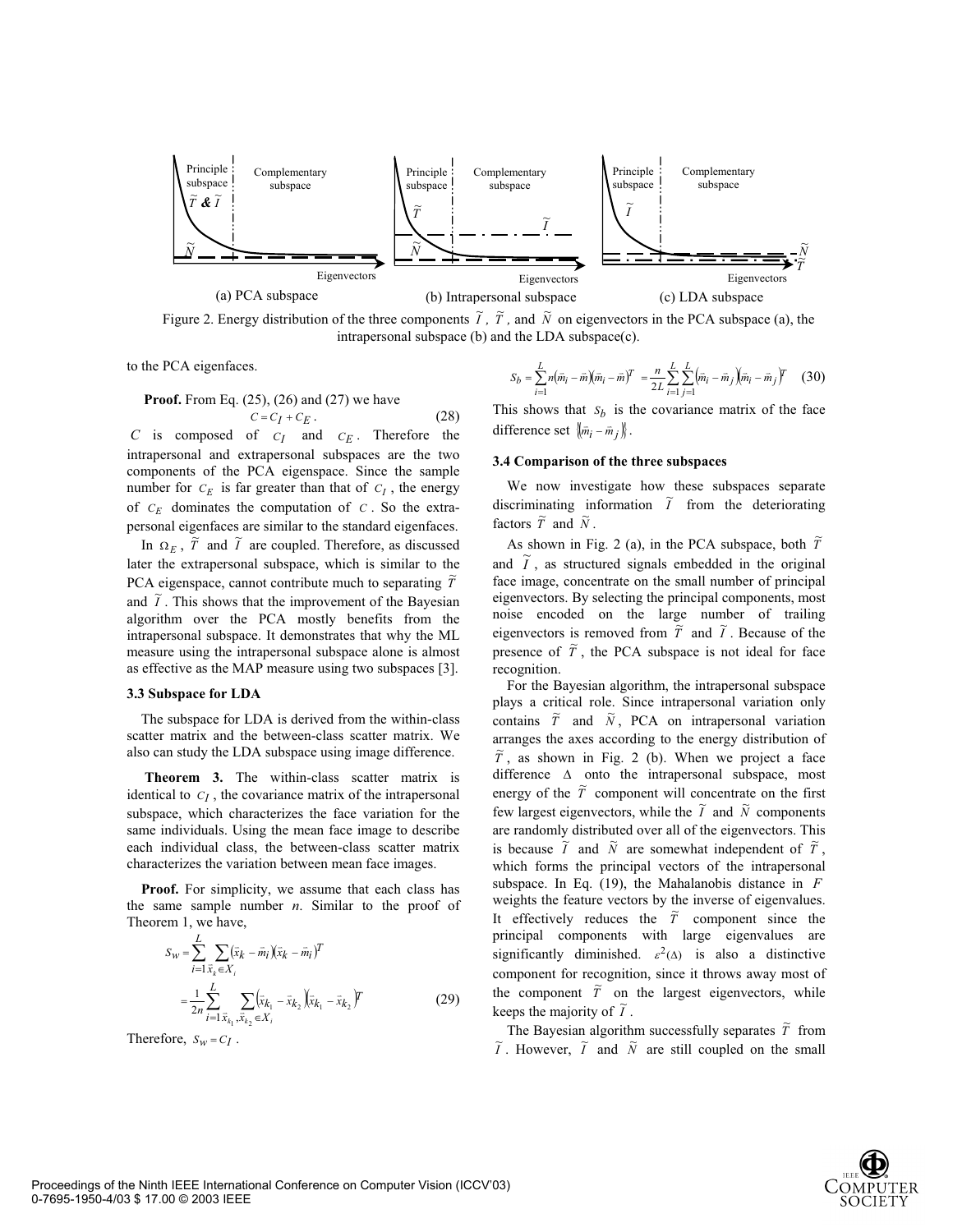eigenvectors. Even though  $\tilde{N}$  is usually of small energy, when it is normalized by the small eigenvalues as shown in Eq. (15) and (19), the effect of  $\tilde{N}$  could be significantly enlarged in the probabilistic measure.

Finally, we look at the LDA subspace. The LDA procedure can be divided into three steps. First, PCA is used to reduce the data dimension. Same as discussed earlier, noise  $\tilde{N}$  is significantly reduced in this step. In the second step, to whiten the within-class scatter matrix we first compute its eigenvector matrix  $\Phi$  and eigenvalue matrix  $\Theta$ . From Theorem 3, we know that  $\Phi$  spans the intrapersonal subspace, therefore  $\Theta$  essentially represents the energy distribution of  $\tilde{T}$ . The whitening process projects data onto intrapersonal subspace  $\Phi$  and normalizes them by  $\Theta^{-1/2}$ . Therefore this step reduces  $\tilde{T}$ in a manner similar to the Bayes analysis.

In the third step of LDA, PCA is again applied on the whitened class centers. Through averaging to compute the class centers, the noise  $\tilde{N}$  is further reduced in this step. This is useful since  $\tilde{N}$  may have been enlarged in the second step whitening process. Since both  $\tilde{\tilde{T}}$  and  $\tilde{N}$ have been reduced up to this point, the main energy in the class centers is the intrinsic difference  $\tilde{I}$ . However, as shown in Fig. 2 (b),  $\tilde{I}$  is obtained by discarding principal component  $\tilde{\tilde{T}}$  in the intrapersonal subspace, so  $\tilde{I}$  may spread over the entire axis after the whitening. PCA on the class centers therefore serves two purposes. First, it further reduces the noise as PCA usually does. Second, it concentrates the energy of  $\tilde{I}$  on to a small number of principal components, as shown in Fig. 2 (c).

The subspace analysis results of the three methods on the face difference model are summarized in Table 1. We can clearly see the unique contribution of each subspace to the processing of the face difference model.

### **4. Unified subspace analysis**

There are two major difficulties for subspace based face recognition: small number of samples for each class and large number of classes. First, if there are too few samples for each class, the training set used to derive the intrapersonal subspace may not contain all the transformations in the testing set. So  $\tilde{T}$  cannot be effectively estimated and reduced. Second, for a large class number, it is difficult to effectively extract all the intrinsic difference  $\tilde{I}$  to cover the differences between every two individuals.

In order to alleviate these two problems, using the above new framework, we propose a unified subspace analysis method for face recognition as follows:

(1) Project face vectors to PCA subspace and adjust the PCA dimension (*dp*) to reduce most noise.

(2) Apply Bayesian analysis in the reduced PCA subspace

difference Decompose Face Image Algorithm Subspace Principle Space Complementary Space PCA | Eigenspace  $\widetilde{I}+\widetilde{T}$  $\widetilde{N}$ 

 $\widetilde{I}$   $\widetilde{T} + \widetilde{N}$ 

 $LDA$   $\tilde{I}$ 

LDA Subspace for

Intrapersonal

Table 1. Behavior of the subspaces on characterizing the face

| Bayes                                                                                                                             | Intrapersonal<br>subspace |                               | $\widetilde{I}+\widetilde{N}$                                                                                                                                                                         |  |  |  |  |  |
|-----------------------------------------------------------------------------------------------------------------------------------|---------------------------|-------------------------------|-------------------------------------------------------------------------------------------------------------------------------------------------------------------------------------------------------|--|--|--|--|--|
|                                                                                                                                   | Extrapersonal<br>subspace | $\widetilde{I}+\widetilde{T}$ |                                                                                                                                                                                                       |  |  |  |  |  |
| and adjust the dimension ( <i>di</i> ) of intrapersonal subspace. Since<br>human faces share similar intrapersonal variation, the |                           |                               |                                                                                                                                                                                                       |  |  |  |  |  |
|                                                                                                                                   |                           |                               | transformation $\tilde{T}$ for a testing individual can be estimated from<br>faces of others. Therefore, our intrapersonal subspace is<br>computed from an enlarged intrapersonal difference set that |  |  |  |  |  |

 $\widetilde{T}$  for a testing individual can be estimated from contains individuals both inside and outside of the gallery, so that the intrapersonal subspace is robust to all the transformations in the testing set.

(3) For the *L* individuals in the gallery, compute their training data class centers. Project all the class centers onto the intrapersonal subspace, and then normalize the projections by intrapersonal eigenvalues to compute the whitened feature vectors.

(4) Apply PCA on the whitened feature vector centers to compute a discriminant feature vector of dimension  $dl_1$ .

(5) For a probe face, retrieve the top *N* individuals from the gallery using the  $dl_1$  discriminant features.

(6) Using only the top  $N$  class centers, re-compute  $dl_2$ discriminant features, i.e. repeat step-4 for the *N* classes.

(7) Re-rank the top  $N$  individuals using the  $dl_2$  new features.

This algorithm has three major improvements over traditional subspace methods. First, it provides a new parameter space to improve recognition performance. It controls  $\tilde{I}$ ,  $\tilde{T}$  and  $\tilde{N}$  components in the image difference by adjusting the dimensionality of the three subspaces, the PCA subspace (*dp*), intrapersonal subspace (*di*), and discriminant subspace (*dl*). The interaction of the three parameters greatly affects the system performance. Using each of the three subspace dimensions as a parameter axis, the algorithm provides a three-dimensional parameter space, as shown in Fig. 4.

The original PCA, LDA, and Bayes methods only occupy some local lines or areas in the 3D parameter space. PCA changes parameters in the *dp* direction on line *AD*. DIFS and DFFS of the Bayesian algorithm change on the line *DEF* in the *di* direction. Fisher Face [1] corresponds to point *B* (*dp=di=M-L*, *dl=L-1*) in the graph. All these methods change parameters only in the local regions. However, for our new algorithm, optimal parameters may be searched in the full 3D space. We can clearly see the advantage of this in the experiments.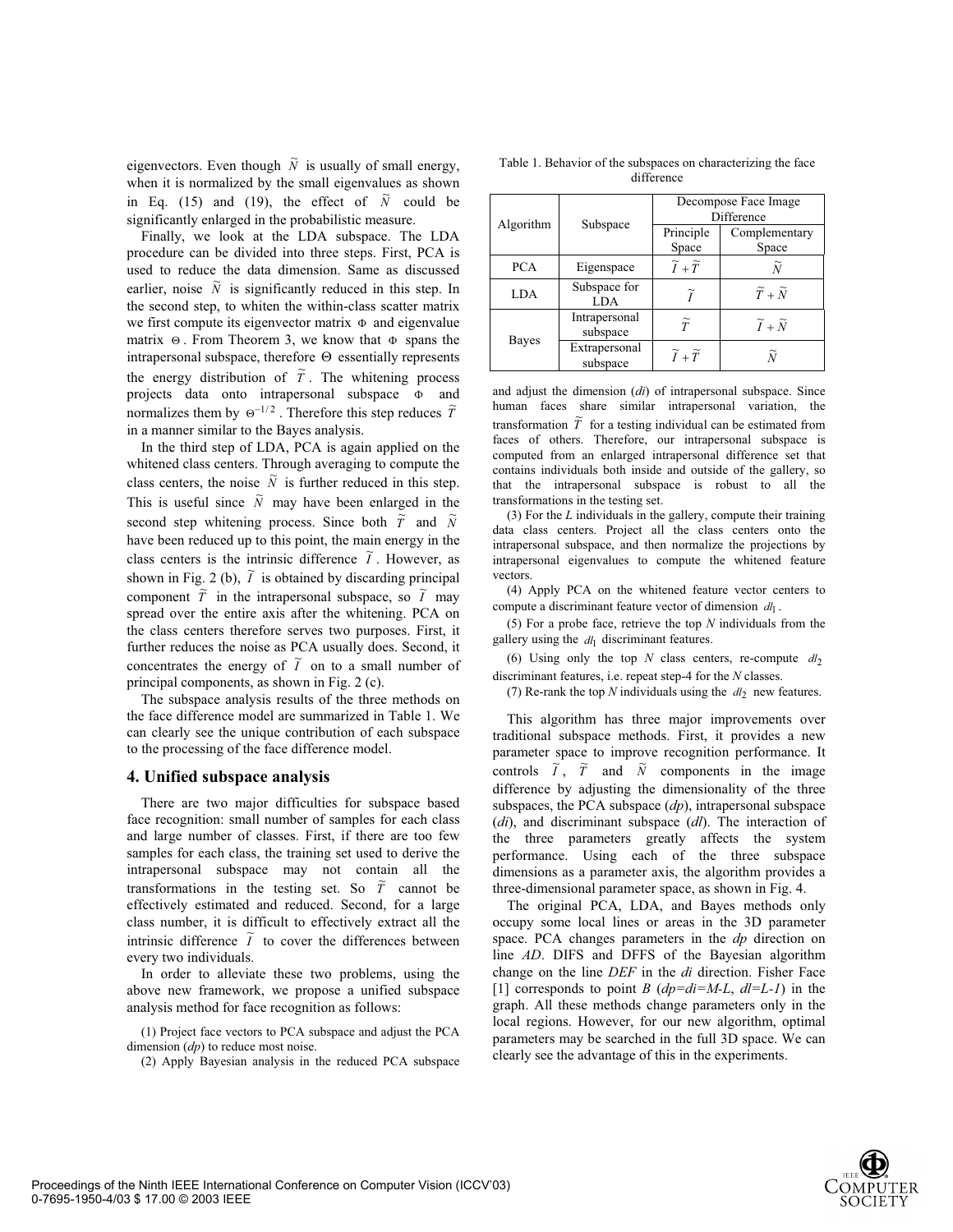

method on the FERET database.

Figure 4. 3D parameter space. The method on the FERET database. Bayesian algorithm on the FERET database.

minimal since *N* is very small  $(N \ll L)$ .

The second improvement of the algorithm is the adoption of different training data at different steps of the training process according to the special requirement of the step. In traditional method, the same training data is used throughout the algorithm. The conflict requirements of each step limit the optimization ability of the algorithm. For example, in LDA,  $S_w$  and  $S_b$  come from the same training data. If only the individuals in the gallery are selected for training, the samples for each class may be too few to estimate the transformation difference  $\tilde{T}$ , since sometimes there is only one sample for each individual in the gallery. However, if we add to the training set with many more individuals outside the gallery,  $S_h$  may be too distracted to extract optimal features targeting the discrimination of the individuals in the gallery.

## In order to accomodate this conflicting requirement, we use different training set for different steps. For the intrapersonal subspace estimation (step 2) we use an enlarged intrapersonal difference set that contains individuals both inside and outside of the gallery to effectively estimate  $\tilde{T}$ . Then for the discriminant analysis step (step-3,4), we only use the class centers of the individuals in the gallery, so that the features extracted are specifically tuned for the individuals in the gallery.

The third improvement of the algorithm is the design of a two-step approach to solve the large class number problem. In the first step, we first retrieve the top *N* individuals most similar to the probe face. This is a significant reduction of class number. In the second step, we re-compute the discriminate features using only the top *N* class centers. Unlike the features used in step-1, which are computed using the whole gallery, these new features are more closely related to the probe face since they are computed from faces that are very similar to the probe, thus should be more effective in discriminating this group of similar faces. In addition, we only need to classify *N* individuals instead of *L* using the new features. It is much easier to seek for the intrinsic difference for *N* classes than *L* classes. Re-computing the discriminant features only needs to solve an *N* by *N* matrix. The cost is

### **5. Experiment**

 In this section, we conduct experiments on face images of 1195 people selected from the FERET face database with two images for each person. Images of 495 people are used for training and the remaining 700 people are used for testing. So there are 990 face images in the training set, 700 face image in the gallery, and 700 face images for probe. All the images are normalized by the eye locations. A mask template is used to remove the background and the hair. Histogram equalization is applied to the face images for photometric normalization.

## **5.1 PCA Experiment**

The recognition accuracy of the PCA method using different eigenspace dimension (*dp*) is shown in Fig. 5. The accuracy of direct correlation is 84.1%. We use the direct correlation as a benchmark since it is essentially a direct use of image difference without subspace analysis. When *dp* is small, the PCA result is worse than direct correlation. As *dp* increases, it steadily approaches the benchmark. The results show that PCA is no better than direct correlation in terms of accuracy. Even though PCA can effectively reduce subspace dimension through removing noise  $\tilde{N}$ , it cannot decouple  $\tilde{I}$  and  $\tilde{T}$  to improve recognition accuracy.

### **5.2 Bayesian Experiment**

Experimental results for the Bayesian algorithm are reported in Fig. 6. It has achieved around 10% improvement over direct correlation, and is stable even for a small feature number. When only 20 features are selected, the accuracy of PCA is less than 70%, while the ML measure achieves 93% accuracy. When only a small number of eigenvectors are selected, the principal subspace does not have enough information on  $\overrightarrow{\tilde{I}}$ , so the accuracy of DIFS is low (below 60% for 20 eigenvectors). However, the lost information can be compensated from DFFS in the complementary subspace.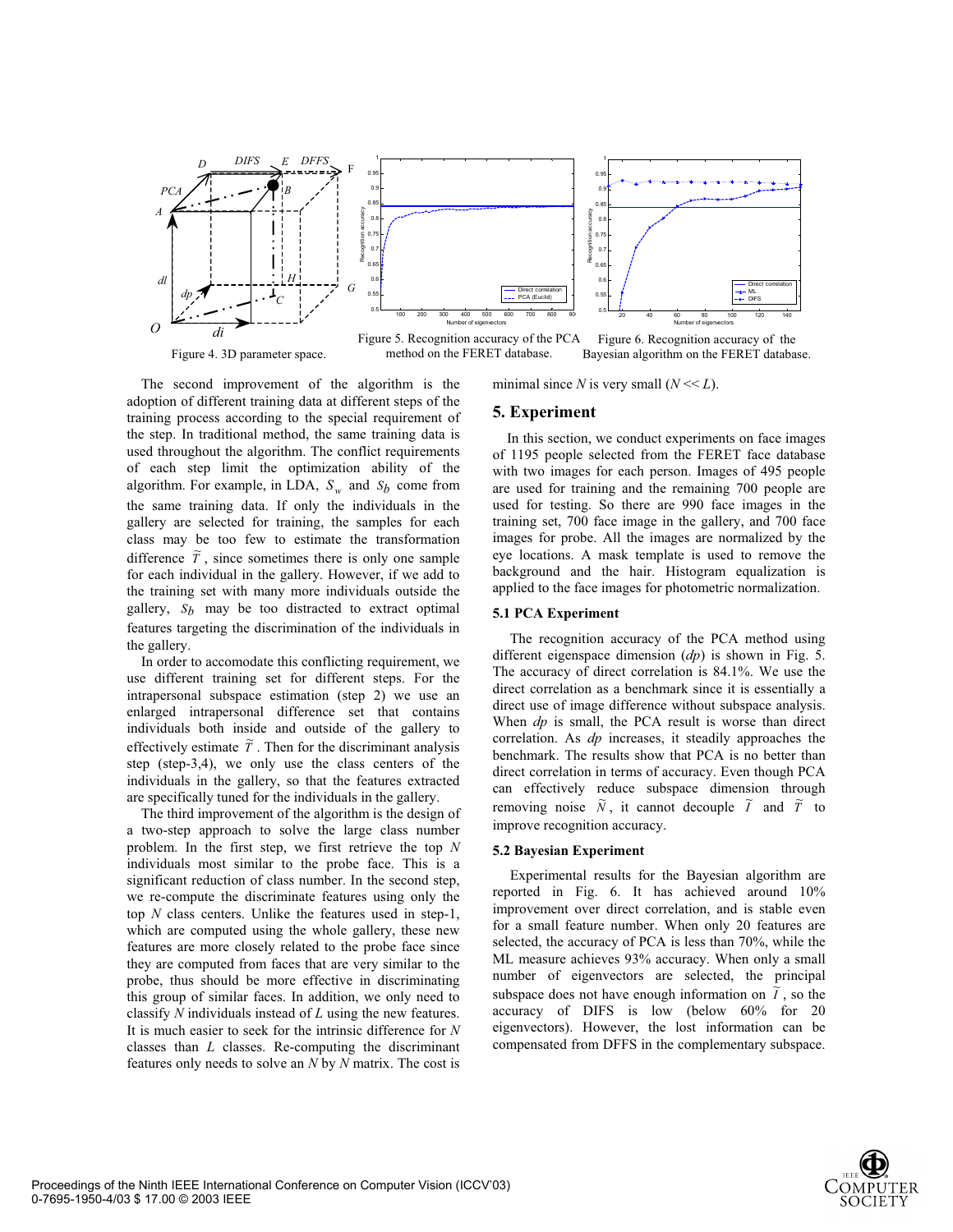|                   | Euclid | dp    | $DIFS$ $(di)$ |       |       |       |       |       |       |       |       |       |
|-------------------|--------|-------|---------------|-------|-------|-------|-------|-------|-------|-------|-------|-------|
|                   |        |       | 10            | 20    | 50    | 100   | 150   | 200   | 250   | 300   | 400   | 490   |
| <b>PCA</b>        | 0.773  | 50    | 0.277         | 0.609 | 0.937 | N/A   | N/A   | N/A   | N/A   | N/A   | N/A   | N/A   |
|                   | 0.807  | 100   | 0.271         | 0.581 | 0.854 | 0.954 | N/A   | N/A   | N/A   | N/A   | N/A   | N/A   |
|                   | 0.817  | 150   | 0.276         | 0.573 | 0.814 | 0.909 | 0.960 | N/A   | N/A   | N/A   | N/A   | N/A   |
|                   | 0.821  | 200   | 0.276         | 0.580 | 0.813 | 0.893 | 0.923 | 0.953 | N/A   | N/A   | N/A   | N/A   |
|                   | 0.831  | 300   | 0.271         | 0.567 | 0.806 | 0.879 | 0.937 | 0.937 | 0.944 | 0.930 | N/A   | N/A   |
|                   | 0.836  | 500   | 0.266         | 0.563 | 0.804 | 0.871 | 0.907 | 0.916 | 0.927 | 0.931 | 0.930 | 0.670 |
|                   | 0.840  | 700   | 0.267         | 0.560 | 0.803 | 0.869 | 0.907 | 0.920 | 0.926 | 0.931 | 0.927 | 0.911 |
|                   | 0.840  | 900   | 0.266         | 0.560 | 0.804 | 0.869 | 0.907 | 0.917 | 0.926 | 0.930 | 0.926 | 0.909 |
| Bayes on raw data |        | 0.267 | 0.559         | 0.804 | 0.869 | 0.907 | 0.919 | 0.930 | 0.930 | 0.926 | 0.906 |       |

Table 2. Recognition accuracy of Bayesian analysis in the reduced PCA space.

So the accuracy of ML is high by combining the two components together.

## **5.3 Bayesian analysis in reduced PCA space**

After comparing the PCA and Bayesian methods individually, we now use a set of experiments to investigate how the two subspace dimensions in our 3D parameter space may interact with each other. We first apply PCA on the raw face vector to reduce the dimensionality and remove the noise. Then the Bayesian analysis is implemented in the reduced PCA space. This corresponds to the *dp-di* plane in the 3D space in Fig. 4.

Results are reported in Table 2. The vertical direction is the dimensionality of PCA space (*dp*) and the horizontal direction is the dimensionality of intrapersonal space (*di*). The *dp-di* accuracy surface is also plotted in Fig. 7. There are two benchmark curves in the 3D space of Fig. 7. One is traditional PCA accuracy curve as reported in the second column in Table 2. This can be used to evaluate the improvement of Bayesian analysis. The second curve is the DIFS curve of the standard Bayesian algorithm based on raw face vectors. It is reported in the bottom row of Table 2. We will compare it with DIFS curves in different PCA spaces. The maximum for *di* is  $\min \{d_p, 495\}.$ 

The shape of *dp-di* accuracy surface clearly reflects the effect of noise. When *dp* is small, there is little noise in the PCA subspace. So the recognition accuracy monotonically increases with *di* as more discriminating information  $\tilde{I}$  is added, and finally reaches the highest point at the full dimensionality of the intrapersonal subspace. However, as *dp* increases, noise begins to appear in the PCA subspace. The curve starts to decrease after reaching a peak point before *di* reaches the full dimensionality. The decrease in accuracy at the end of the curve is because noise on the small eigenvectors is magnified by the inverse of the small eigenvalues.

This effect of noise is especially severe when both *dp* and *di* are around 495, i.e. the largest possible *di*. In this region, the accuracy becomes as low as 67%. Because of the large *dp*, noise has become a fairly significant problem. When *di* becomes the same size as *dp*, all the energy in the PCA subspace, including noise, are selected for the Bayesian analysis. Noise concentrated on the last few very small eigenvectors will be drastically magnified because of the very small eigenvalues.

We plot the highest accuracy of each accuracy curve of different *dp* in Fig. 8. The maximum point with 96% accuracy could be found at (*dp*=150, *di*=150).

### **5.4 Extract discriminant features from intrapersonal subspace**

We now investigate the effect of the third dimension *dl* in the 3D parameter space. For ease of comparison, we choose three representative points on the *dp-di* surface, and report the accuracy along the dimension of *dl* as shown in Fig. 9. The curves first increase to a maximum point and then drop with further increase of *dl*. For traditional LDA, the *dl* dimension is usually chosen as  $L-1$ , which corresponds to the last point of the curve with  $di = 494$ . The result is clearly much lower than the highest accuracy in the Fig. 9. As discussed in Section 3, this dimension mainly serves to compact  $\tilde{I}$  and remove more noise  $\tilde{N}$ , so the dimensionality should be reasonably small instead of being fixed by *L*. The best results on the curses are indeed better than using the first two dimensions only.

As shown by these experiments, although we have not explored the entire 3D parameter space, better results are already found comparing to the standard subspace methods. A careful investigation of the whole parameter space should lead to further improvement.

#### **5.6 Unified subspace analysis**

We now test the unified subspace analysis algorithm using the 495 individuals to compute intrapersonal subspace, and the 700 individuals in the gallery to compute the between class scatter matrix. With  $dp = di = 150$ ,  $dl_1 = dl_2 = TopN-1$ , the recognition accuracies using different number of discriminant features are even better. We also notice that it can achieve a relatively high accuracy using a very small number of discriminate